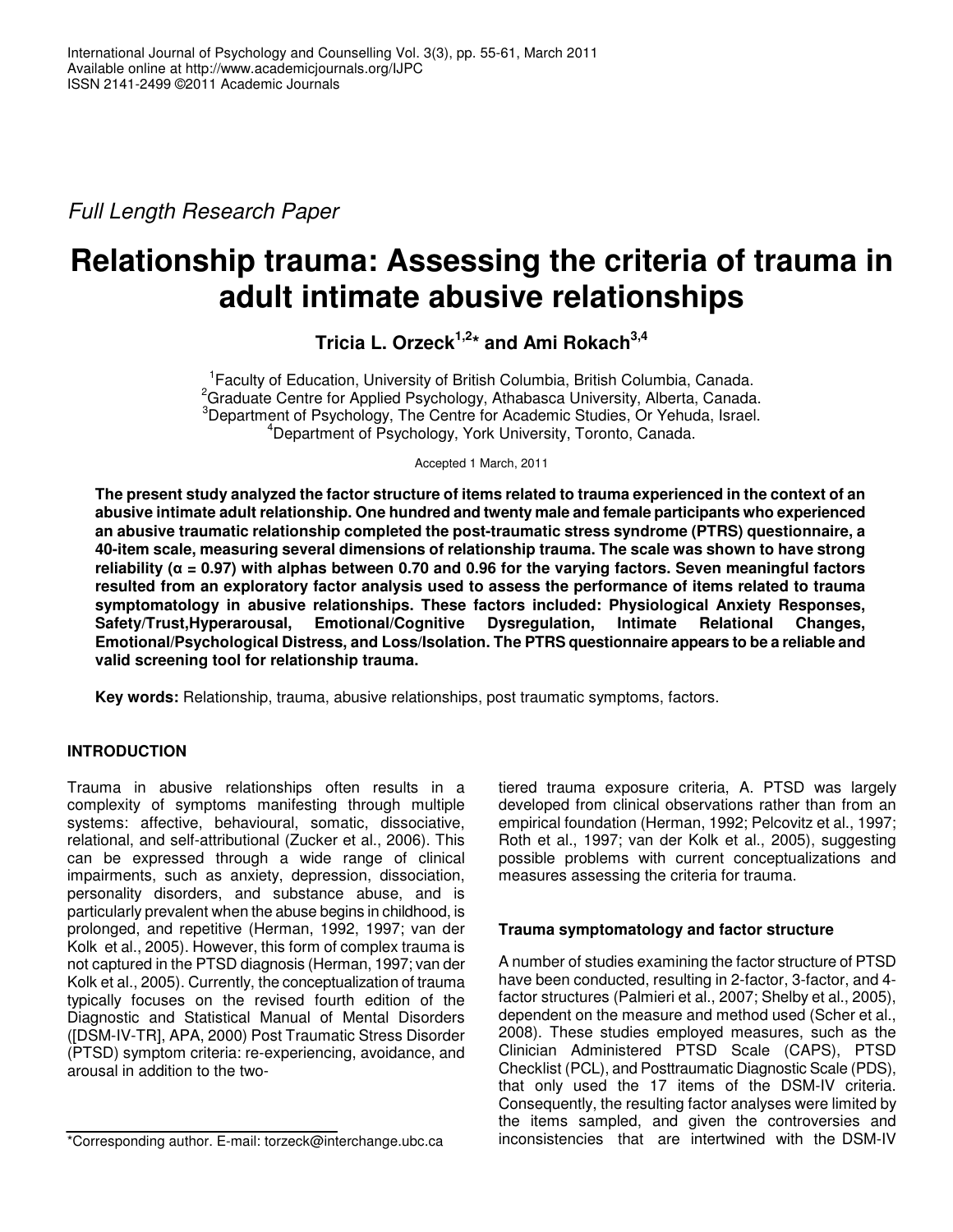criteria, using these items as a basis for determining if an individual has trauma or, to determine the factor structure is inadequate. Shelby et al. (2005) suggested that the factor structure differs based on the type of trauma, particularly with differences on chronicity (that is, acute one-incident traumas vs. repeated trauma). Thus, widely used trauma instruments based on the DSM-IV criteria may not cover the complexity of interpersonal trauma and additional items need to be empirically tested (Courtois, 2008). Currently, there is no measure for complex trauma with a focus on adult intimate relationships nor is the symptomatology fully understood.

# **Alternate conceptualizations**

There have been a number of conceptualizations proposed regarding interpersonal forms of trauma, ranging from harassment to battering. Burgess and Holmstrom's (1974) rape trauma syndrome was one of the earliest conceptualizations of trauma related to sexual attacks, although not necessarily consistent with intimate relationships. Walker (1979) called the violent reactions with which some women retaliated against their partners a 'battered women syndrome'. Walker (1994) also specified an adaptation to the DSM criteria, called Posttraumatic Stress Reaction and Disorder: Interpersonal Violence Diagnostic Criteria, to include changes in victim's cognitions about the world, the resultant depressive affect symptoms, and subsequent interpersonal changes. Vandervoort and Rokach (2003, 2004) described a variation of PTSD with respect to abusive intimate relationships, called Posttraumatic Relationship Syndrome (PTRS), including such symptoms as initial horror and rage, intrusions, arousal, and relational symptoms. None of these have received empirical support at this time.

One other conceptualization, Complex PTSD or Disorders of Extreme Stress Not Otherwise Specified (DESNOS) included such symptom categories as; alterations to affect regulation, self-perception, relational changes, and somatization (Herman 1992,1997; Pelcovitz et al., 1997; van der Kolk et al., 2005). These categories were derived from the long-term effects of childhood abuse and trauma (van der Kolk and Courtois, 2005), but have not been verified solely in adult intimate relationships. Further, the Complex PTSD conceptualization includes all types of prolonged chronic trauma, such as hostages, prisoners of war, and religious cults (Herman, 1997) that may or may not be the same as those in adult intimate relationships.

# **Assessment of complex trauma**

The Structured Interview for Disorders of Extreme Stress (SIDES) was developed as part of the DSM-IV field trials used to assess the relevance of the PTSD criteria to chronic interpersonal trauma (van der Kolk et al., 2005) and to

incorporate the range of trauma-related psychological problems not currently captured in PTSD (Pelcovitz et al., 1997). Four of the seven scales displayed moderate convergent validity when tested on child sexual abuse survivors (Zlotnick and Pearlstein, 1997). The validity of the remaining subscales and the factor structure has not been reportedly tested using empirical means nor verified for its utility in abusive *adult* relationships alone.

Other measures have been developed that include additional features associated with complex forms of trauma, such as the Detailed Assessment of Posttraumatic Stress (DAPS) and the Trauma Symptom Inventory (TSI). However, these were normed on groups including any type of chronic or acute trauma, with the DAPS also converging into a DSM-IV diagnosis. Thus, the relevant items and factor structure for assessing trauma in adult intimate abusive relationships are not yet fully determined.

## **Need for adult intimate relationship trauma measure**

Pelcovitz et al. (1997) reported that later interpersonal violence was significantly different from disaster, suggesting the need to consider additional sypmtomatology for these groups and Ford (1999) found that Complex PTSD was substantially different from PTSD, since it could occur in the absence of a PTSD diagnosis. In efforts to address these complexities, the DSM-IV-TR has included some items related to interpersonal forms of trauma as 'associated features' (APA, 2000) and the tenth edition of the International Classification of Diseases (ICD-10) has included a category of 'lasting personality changes following catastrophic stress' (World Health Organization, 1990). At this current time, these features are not necessary for a trauma diagnosis and many individuals experiencing interpersonal trauma are assessed and treated, instead, for co-morbidities (Courtois, 2008) in the absence of a complex trauma conceptualization in the DSM-IV.

It is clear that further research is needed to clarify the criteria for interpersonal types of trauma and as van der Kolk et al. (2005) suggest, such research should extend beyond the PTSD focused outcome of trauma. No study-todate in the academic literature has reported the factor structure of complex forms of trauma using empirical methods, particularly with a homogeneous group of individuals traumatized from abusive adult intimate relationships. The purpose of the present pilot study was to determine the salient items and factor structure of an instrument designed for adults experiencing relationship trauma occurring in the context of abusive intimate adult relationships.

## **METHODS**

## **Samples and procedures**

Participants that reported experiencing relationship trauma in an adult abusive intimate relationship were recruited from several Canadian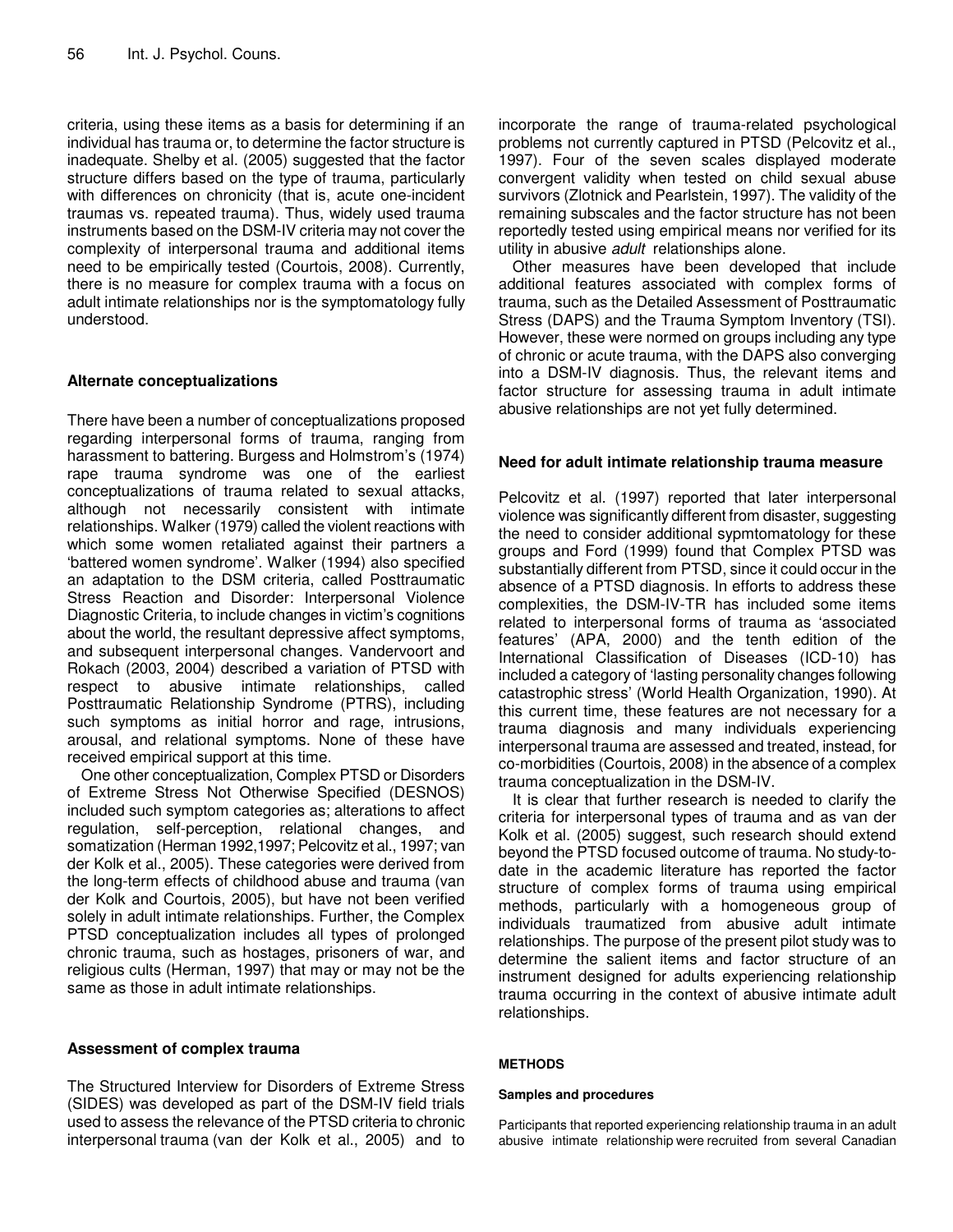universities, community centers, and treatment clinics for substance abuse, family violence, and trauma. As such, some individuals were addicted to drugs and alcohol and many were involved in support groups. *Relationship trauma*, for the purposes of this study, is defined as the significantly devastating effects created from chronic abuse in an intimate relationship. It also exceeded an individual's mental capacity to handle the stress placed upon it (Everly, 1995). The definition of an adult abusive relationship in the present study was one in which any type of abuse, such as physical, sexual, emotional, psychological/mental, spiritual, or financial, occurs in the context of an intimate significant relationship with someone at the time considered to be a lover, life partner, or boyfriend/girlfriend, whether dating, commonlaw, or married**.**

Using a multi-method approach to assessment (Keane et al., 1985), participants were systematically assessed to have relationship trauma by their endorsement on several indices. An abusive relationship was considered traumatic if the participants responded affirmative to the statement, "I have been involved in a close personal relationship which traumatized me with a person who abused me", in addition to checking trauma type perceived to be from interpersonal abuse, and verifying clinical judgments from two doctoral level psychologists on the qualitative descriptions of trauma associated with abusive adult relationships. Participants meeting the criteria volunteered to complete an information and relationship history questionnaire and a posttraumatic relationship questionnaire**.**

#### **Measure**

The impetus for the posttraumatic relationship syndrome (PTRS) questionnaire was based on clinical cases of individuals presenting with trauma-like symptomatology from abusive relationships and outlined by Vandervoort and Rokach (2006). This questionnaire was developed after an extensive review of the literature and integrating the present authors' observations in clinical practice. The items on this scale were reflective of trauma symptomatology resulting from abusive adult intimate relationships and the relevant criteria embedded in previous conceptualizations (Herman, 1992; Vandervoort and Rokach, 2003, 2004) and derived from qualitative analyses (Orzeck, 2010; Orzeck et al., 2010). Such criteria included initial anger and rage at the perpetrator, physiological and emotional arousal, intrusive/reexperiencing symptoms, relational and cognitive changes. A 40-item questionnaire resulted, with each question scored on a 5-point Likert scale, ranging from 0 (not at all) to 5 (very often) regarding the amount a participant experienced that item.

Previous analyses by Rokach et al. (2010) assessed the construct validity of the posttraumatic relationship syndrome (PTRS) questionnaire with a sample of 211 participants. In that study, a MANCOVA resulted in significantly higher scores for relationship trauma participants when compared to a non-relationship trauma group on all of the PTRS subscales and on the total PTRS score. Using a discriminate classification analysis, the PTRS subscales correctly predicted 82% relationship trauma true-positive cases and 97% truenegative cases for relationship trauma but only predicted 54% PTSDpositive cases and 93% PTSD-negative cases**.** The overall efficiency of the classification was 88.6%. Sensitivity of the measure was found to be 97%, specificity was 81%, and the relative improvement over chance (RIOC) was 87%. The PTRS was found to be significantly positively correlated with both the TSI ( $r = 0.685$ ,  $p < .01$ ) and the DAPS  $(r = .542, p < .01).$ 

#### **Statistical analysis**

An exploratory factor analysis was conducted on the 40-item PTRS questionnaire to determine, empirically, the factors representative of relationship trauma in this pilot study. Exploratory factor analyses (EFA) is one tool that can ascertain the best model alternatives prior to structural equation model testing (Bollen, 1989; Bollen and Long, 1993; Stevens, 2009). Given that no previous research has conducted any

type of factor analysis related solely to adult abusive relationships, nor have any previous conceptualizations attempted to generate factors empirically from items representing trauma symptomatology in this group, it is suggested by Gorusch (1983) that an exploratory factor analysis is the most appropriate method in order to generate an empirically based formulation. Further, this initial empirical work on factor items is necessary to ensure that the items are relatively pure measures of the underlying constructs and prevents misspecifications of any new model that might arise (Bollen, 1989; Stevens, 2009).

Principal components with oblique (promax) rotation was used to extract the factors, in order to strengthen the differentiation between loadings and increase interpretability, given the likely intercorrelations between factors (Gorusch, 1983), suggested by previous research in abuse and trauma. Both eigenvalues greater than 1 and the scree plot were examined to determine the resultant number of factors. As Stevens (2009) notes, both criterion can assist in deciding how many factors to keep, and that when the mean communalities are greater than 0.60, as they were in the present study ( $M = 0.714$ ), either method is sufficient. Further, Hakistan et al. (1982) state that, either method is most credible when the Q/P ratio is less than 0.30 (Q is the number of factors; P is the number of variables). In the present study, a Q/P ratio of 0.175 was found for the PTRS questionnaire. Stevens (2009) and Gorusch (1983) also suggest that all factors that contribute to at least 70% of the total variance should be retained, and a minimum of 3 items, particularly when the construct is considered practically significant, as was the case in the present study.

Finally, based on the Cliff and Hamburger (1967) studies, critical values for acceptance of factor loadings were tested at a more stringent alpha of 0.01 and adjusted for various sizes of N. These authors suggest a conservative approach to doubling the standard error, and thus the critical value, particularly for smaller samples of less than one hundred participants. Gorusch (1983) suggests a minimum sample size of 100. For our study, the minimum value for statistical acceptance of items loading on specific factors for our sample size was determined to be 0.512 (Stevens, 2009) and kappa values set at 4. Thus, statistical adjustments were made to ensure that the sample size, factor loadings, and number of factors to retain were appropriate for this study. Internal reliability coefficients were calculated for each of the PTRS scales as well as the overall questionnaire.

## **RESULTS**

## **Participants**

Participants included 120 adults (48 male, 72 female) who experienced an abusive and traumatic adult intimate romantic relationship. The age of participants ranged from 21 to 55 years ( $M = 35$ , SD = 8.4), and education ranged from 6 to 20 years ( $M = 12.6$ ,  $SD = 2.7$ ). At the time of data collection, 39.7% of the subjects were single, 37.9% married/common-law, and 21.6% divorced or separated. All types of abuse were represented in the study: sexual (21%), physical (62%), emotional (78.4%), verbal (73.3%), financial (50%), spiritual (27.6%), and psychological/mental (72.4%). The traumatic abusive relationship lasted from 6 months to 23 years. Almost half of the participants (47%) also reported experiencing childhood abuse, primarily in the forms of physical and emotional abuse with childhood sexual abuse being the least frequent type.

## **Factor analysis**

Results of the factor analysis suggested seven interpretable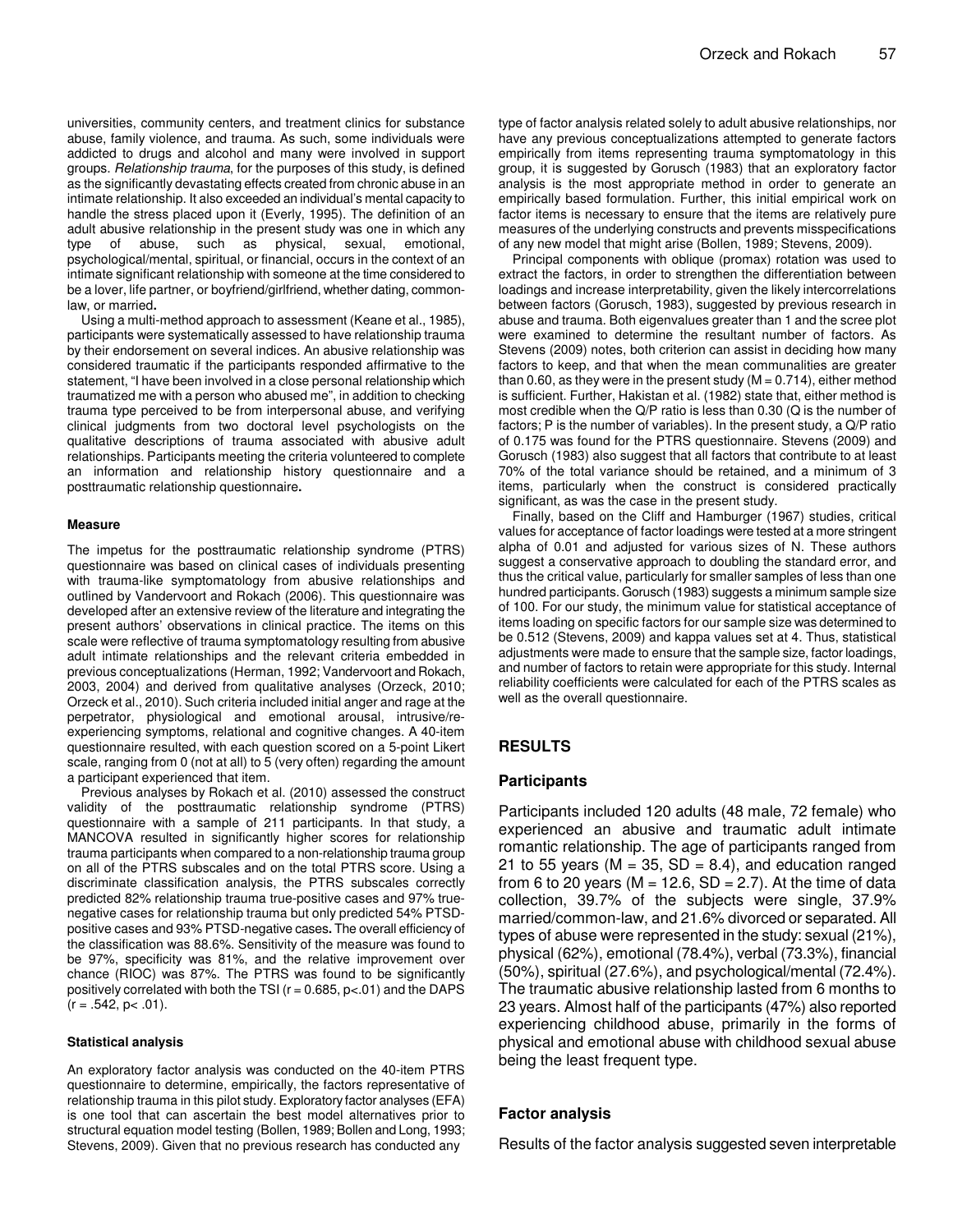| <b>Scale</b>          | 1 (α = 0.96) | $2(\alpha = 0.92)$ | $3(\alpha = 0.88)$ | $4(\alpha = 0.85)$ | $5(\alpha = 0.83)$ | 6 ( $\alpha$ = 0.89) | 7 ( $\alpha = 0.70$ ) |
|-----------------------|--------------|--------------------|--------------------|--------------------|--------------------|----------------------|-----------------------|
| Physiological anxiety | 1.000        |                    |                    |                    |                    |                      |                       |
| Safety/trust          | 0.498        | 000. ا             |                    |                    |                    |                      |                       |
| Hyperarousal          | 0.548        | 0.700              | 1.000              |                    |                    |                      |                       |
| Dysregulation         | 0.413        | 0.623              | 0.437              | 1.000              |                    |                      |                       |
| Relational changes    | 0.507        | 0.671              | 0.561              | 0.466              | 1.000              |                      |                       |
| <b>Distress</b>       | 0.635        | 0.618              | 0.654              | 0.547              | 0.465              | 1.000                |                       |
| Loss/isolation        | 0.416        | 0.549              | 0.472              | 0.497              | 0.529              | 0.508                | 1.000                 |

**Table 1.** Intercorrelations among PTRS scales.

\*Scales are in descending order of the amount of variance accounted for by each factor. Cronbach alphas for each scale are included in parentheses.

factors, accounting for 71.4% of the total variance with all items included in the factor structure. No gender differences were found on the emerging factors and similar variances resulted when each gender group was analyzed alone. Communalities were generally greater than 0.6 with the exception of four items, ranging from 0.454 to 0.872 ( $M =$ 0.714). Bartlett's test of sphericity was significant ( $\chi^2$  (780, N  $= 116$ ) = 4141.288, p < .0001), confirming that the factors were correlated and warranting an oblique rotation method (Gorusch, 1983; Stevens, 2009). Table 1 shows the intercorrelations among the seven scales and correlation of the seven scales to the total.

Factor 1 (Physiological Anxiety Responses), accounted for 43.4% of the variance (eigenvalue  $= 17.4$ ), and was found to include items that assessed physical reactions to the presence or thoughts of the abusive partner (for example, "When I am in the presence of the person who abused or traumatized me, I experience breathing difficulties"). Factor 2 (Safety and Trust), accounted for 9.0% of the variance (eigenvalue =3.6), and included items underlying an individual's sense of safety in the world and difficulties trusting others (for example, "I have difficulty trusting people I am close to" and "I do not feel safe in the world"). Factor 3 (Hyperarousal), accounted for 5.5% of the variance (eigenvalue =  $2.2$ ), including items such as restlessness and inability to concentrate (for example, "I feel hypervigilant, on guard, or on edge"). Factor 4 (Emotional/Cognitive Dysregulation), accounted for 4.0% of the variance (eigenvalue  $= 1.6$ ), and included items related to increases in emotionality, continuous rumination about the abusive relationship, and attempts to numb the pain (for example, "I found myself to be more emotional after being abused or traumatized" and "I consciously, and regularly thought about the abusive relationship"). Factor 5 (Intimate Relational Changes), accounted for 3.8% of the variance  $(eigenvalue = 1.5)$  and included primarily changes in intimacy, as well as one item regarding recall (for example, "I am not interested in close/intimate relationships with anyone"). Factor 6 (Emotional and Psychological Distress), accounting for 3.0% of the variance (eigenvalue  $= 1.2$ ) was found to include items related to initial anger and horror to the abuse or trauma, intrusions, and triggers (for example, "I experience disturbing dreams or nightmares about the

person that abused or traumatized me" and "I feel significant psychological distress in the presence of the person who abused or traumatized me"). Factor 7 (Loss and Isolation), accounted for 2.8% of the variance (eigenvalue 1.1), including items involving separation from friends as a result of the abusive relationship ("I have lost friends or am not as close to my friends since my involvement with the person who abused or traumatized me"). Table 2 lists the highest item factor loadings for the seven meaningful PTRS subscales.

Cronbach alphas were calculated for each subscale and ranged from 0.70 (Loss/Isolation) to 0.96 (Physiological Anxiety Responses). The internal consistency reliability for the overall questionnaire was found to be strong ( $\alpha$  = 0.97). The median corrected item-scale correlation was 0.66. Alpha values are included beside the scales showing the intercorrelations in Table 1.

# **DISCUSSION**

Results of this study suggest that the PTRS questionnaire with its strong internal reliability can be a useful screening tool for the investigation of relationship trauma. We examined the factor structure of symptom items related to trauma experienced as a result of abusive intimate adult relationships. No other study to-date has assessed the item performance and relevant factors on a measure associated with the assessment of relationship trauma specifically for adult intimate abusive relationships.

The results suggest that both physiological and relational factors appear to be pertinent to a trauma diagnosis occurring in the context of abusive relationships, accounting for the greatest total variance. The physiological scale (Factor 1) included cardiopulmonary items, such as breathing difficulties, sweating, and shaking in association with the abusive and traumatizing partner. This scale accounted for the greatest amount of variance and suggests a relationship with the somatization of trauma experiences. It has been suggested by previous conceptualizations on complex trauma that somatization is a unique feature of chronic interpersonal trauma, above and beyond current PTSD symptomatology (Herman 1992; Orzeck, 2008a, b,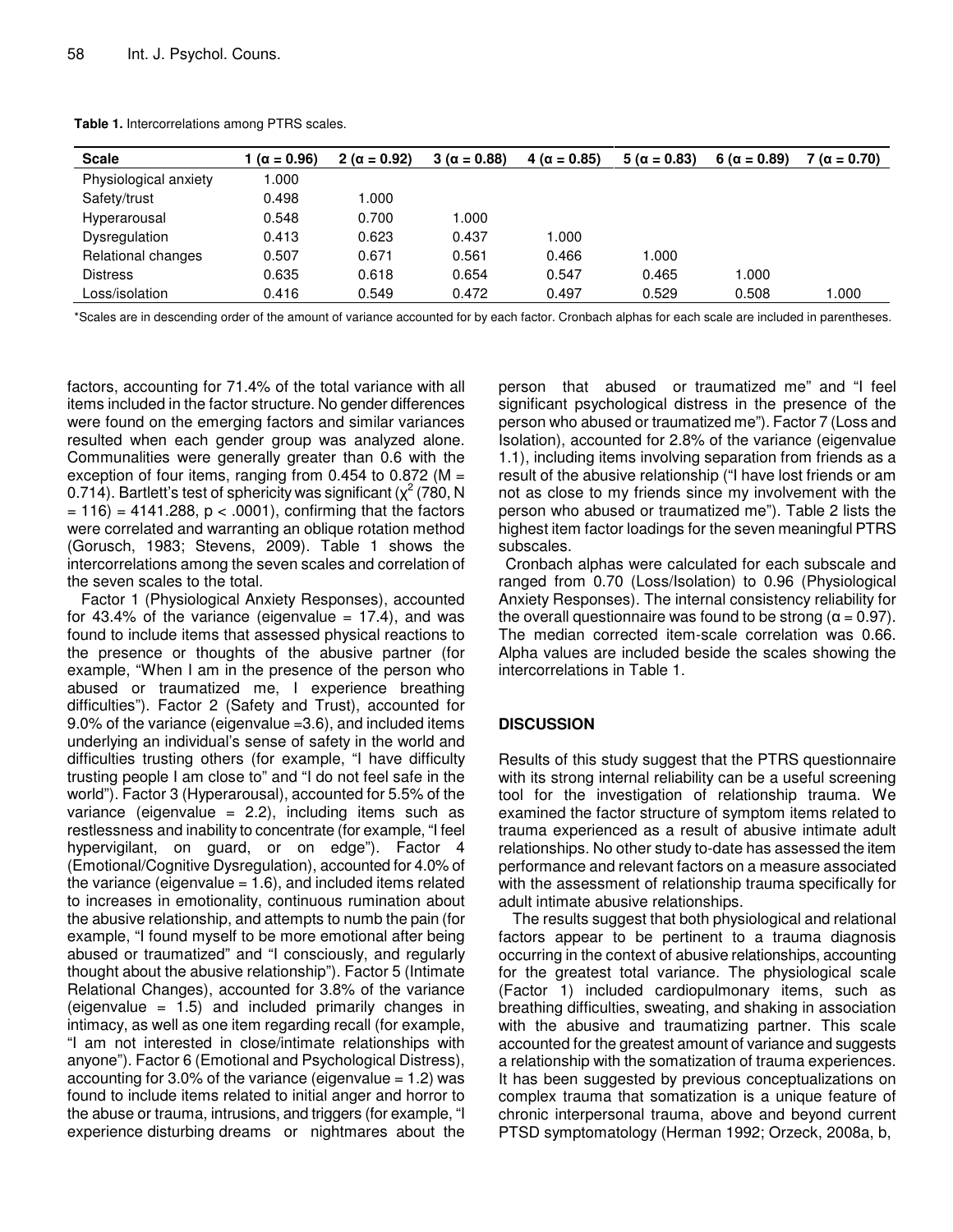| PTRS Items*       | Factor1 | Factor <sub>2</sub> | Factor3 | Factor4 | Factor <sub>5</sub> | Factor <sub>6</sub> | Factor7 |
|-------------------|---------|---------------------|---------|---------|---------------------|---------------------|---------|
| Item 1            |         |                     |         |         |                     | 0.680               |         |
| Item <sub>2</sub> |         |                     |         |         |                     | 0.565               |         |
| Item 3            |         |                     |         |         |                     | 0.804               |         |
| Item 4            |         |                     |         |         |                     | 0.802               |         |
| Item 5            |         | 0.697               |         |         |                     |                     |         |
| Item 6            |         |                     |         |         |                     | 0.794               |         |
| Item 7            |         |                     |         |         |                     | 0.727               |         |
| Item 8a           | 0.798   |                     |         |         |                     |                     |         |
| Item 8b           | 0.909   |                     |         |         |                     |                     |         |
| Item 8c           | 0.892   |                     |         |         |                     |                     |         |
| Item 8d           | 0.878   |                     |         |         |                     |                     |         |
| Item 9a           | 0.873   |                     |         |         |                     |                     |         |
| Item 9b           | 0.907   |                     |         |         |                     |                     |         |
| Item 9c           | 0.914   |                     |         |         |                     |                     |         |
| Item 9d           | 0.918   |                     |         |         |                     |                     |         |
| Item 10           |         |                     |         |         |                     | 0.722               |         |
| Item 11           |         |                     |         |         | 0.545               |                     |         |
| Item 12           |         |                     | 0.820   |         |                     |                     |         |
| Item 13           |         |                     | 0.754   |         |                     |                     |         |
| Item 14           |         |                     | 0.615   |         |                     |                     |         |
| Item 15           |         |                     | 0.877   |         |                     |                     |         |
| Item 16           |         |                     | 0.786   |         |                     |                     |         |
| Item 17           |         | 0.763               |         |         |                     |                     |         |
| Item 18           |         |                     |         |         |                     |                     | 0.796   |
| Item 19           |         | 0.726               |         |         |                     |                     |         |
| Item 20           |         | 0.698               |         |         |                     |                     |         |
| Item 21           |         | 0.850               |         |         |                     |                     |         |
| Item 22           |         | 0.820               |         |         |                     |                     |         |
| Item 23           |         | 0.821               |         |         |                     |                     |         |
| Item 24           |         |                     |         |         |                     |                     |         |
| Item 25           |         |                     |         |         |                     |                     | 0.729   |
| Item 26           |         |                     |         |         |                     |                     | 0.745   |
| Item 27           |         |                     |         |         | 0.808               |                     |         |
| Item 28           |         |                     |         |         | 0.846               |                     |         |
| Item 29           |         |                     |         |         | 0.749               |                     |         |
| Item 30           |         |                     |         |         | 0.511               |                     |         |
| Item 31           |         |                     |         |         | 0.721               |                     |         |
| Item 31           |         |                     |         | 0.838   |                     |                     |         |
| Item 32           |         |                     |         | 0.841   |                     |                     |         |
| Item 33           |         |                     |         | 0.798   |                     |                     |         |
| Item 34           |         | 0.688               |         |         |                     |                     |         |
| Variance          | 43.4%   | 9.0%                | 5.5%    | 4.0%    | 3.8%                | 3.0%                | 2.8%    |
| Eigenvalue        | 17.35   | 3.61                | 2.18    | 1.61    | 1.51                | 1.19                | 1.11    |

**Table 2.** Exploratory factor analysis of Mean subscale items for PTRS.

\*Items are listed in the order corresponding with the questionnaire.

2010). Relational issues, including trust, changes in worldviews (Factor 2), sexual intimacy difficulties (Factor 5), and changes in support systems (Factor 7) were also found to be key components to relationship trauma. These factors related to interpersonal changes and accounted for a total of 16% of relationship trauma. Given the fact that trauma from abusive relationships has a significant relational component, it is not surprising that a number of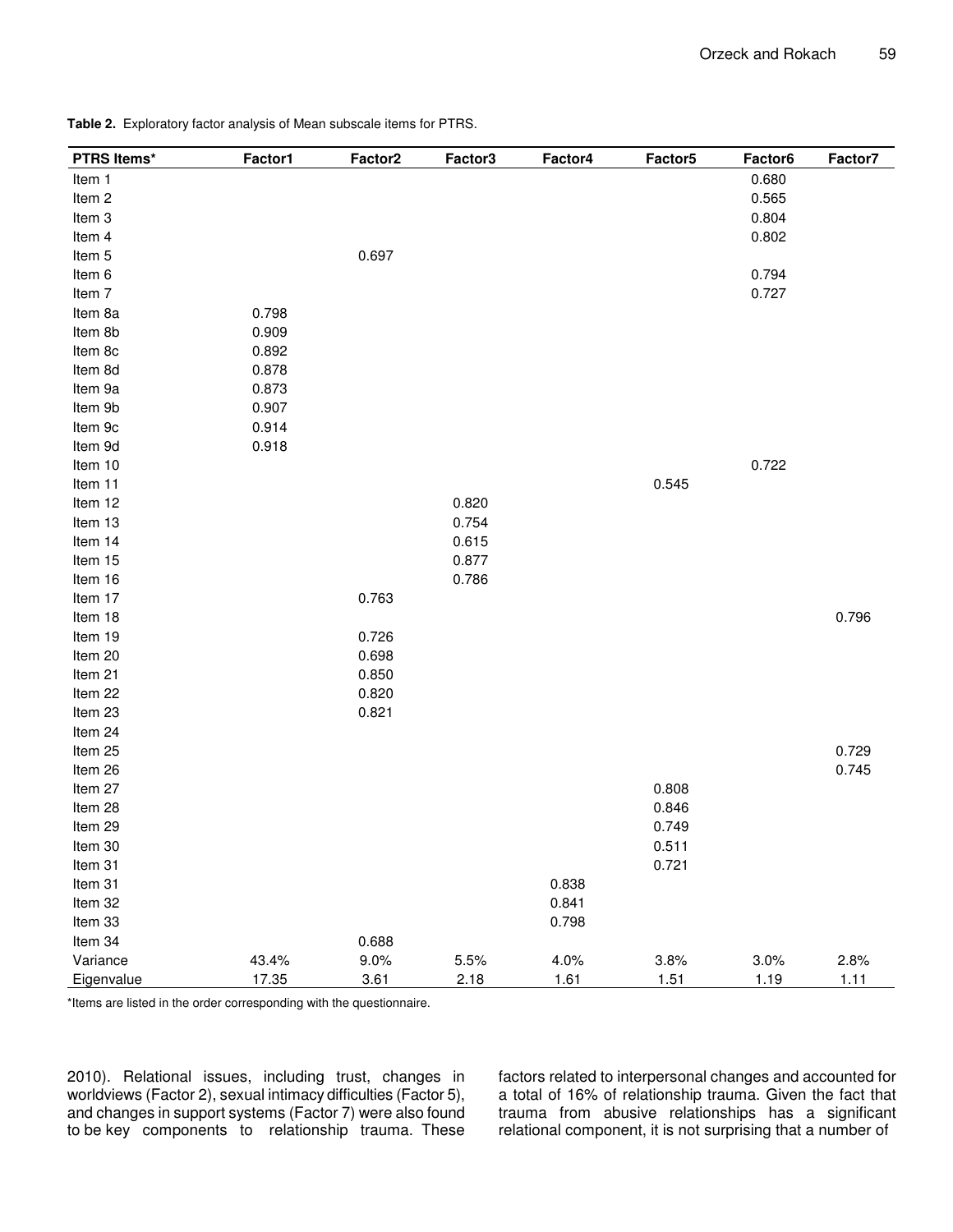factors address relational issues. Factor 2 is most related to cognitive changes associated with one's view of others. Janoff-Bulman (1992) noted that shattered world paradigms are a particularly salient aftereffect of interpersonal victimization. Van der Kolk et al. (2005) highlighted disruptions in safety and trust as commonly found with complex trauma cases. Walker (1994) also noted such interpersonal changes in battered women but considered these relational changes to include sexual components on the same factor, whereas in the present study, these items loaded on separate factors. Sexual symptoms were suggested to coincide with complex PTSD, although as part of somatization (Pelcovitz et al., 1997). Lastly, isolation and loss of support is viewed as one way for the abuser to maintain control and power over the victim (Herman, 1992), therefore, this factor also appears to be representative of trauma in the context of abusive relationships. Interestingly, these three factors did not load on one relational factor as previously suggested by Vandervoort and Rokach (2003), likely due to the different aspects of interpersonal disruptions that these factors assess.

One item that did not load well in comparison to other items was the item regarding recall of dreams. The reliability of this item also lowered the overall reliability of the factor, suggesting it should be dropped. This item is most related to the amnesia item in PTSD, previously shown to be particularly problematic (Palmieri and Fitzgerald 2005; Scher et al., 2008; Zucker et al., 2006). It is also related to the alterations in attention in Complex PTSD (Pelcovitz et al., 1997) but is thought to be less related to adult abusive relationships (Vandervoort and Rokach, 2003).

The remaining factors addressed components typically associated with PTSD, including arousal (Factor 3), dysregulation (Factor 4) which included an avoidance item, and distress (Factor 6) which included intrusive symptoms. The arousal items consisted of similar items commonly found in the DSM-IV-TR's (APA, 2000) criteria D of PTSD. Dysregulation included excessive emotionality, rumination, and one item completely opposite in terms of numbing the pain. Previous factor analyses on PTSD found that numbing and hyperarousal loaded on a similar factor (Simms et al., 2002). In this case, we found numbing and hyperemotionality to load on the same factor, representing a similar phenomenon proposed by Foa et al. (1995) in that, effortful avoidance, works to counteract intrusive thoughts, and in this case, excessive emotionality. The remaining factor included similar intrusive symptoms to PTSD criteria B but it also included significant psychological distress, anger, and horror at the perpetrator. These additional items can still be reasoned to be intrusive but in the context of emotional intrusions.

Factors 3 to 7 accounted for similar variances, ranging from 3 to 5%, while the physiological and safety/trust factors appeared to be more salient in assessing relationship trauma. As Stevens (2009) noted, these factors should be retained when they have practical significance and that, factors with fewer items and high factor loadings (such as in Factor 7) should not be disregarded. All of these factors,

contributing to the minimum total variance of 70%, are meaningful to the various effects that this population group experiences. Clinically, it suggests that treatment of individuals traumatized from abusive relationships could be greatly enhanced by using this questionnaire, as it does not only indicate whether there is a good chance that the individual was abused in an intimate relationship, but more than that, it highlights the specific areas that the treatment provider needs to address and heal; particularly the physiological and safety/trust components, which are not routinely considered in trauma diagnoses. Further, avoidance was not as salient as currently considered in trauma conceptualizations, although, additional items would be suggested to confirm this in future research. Case studies and clinician's input may help in determining whether avoidance is, indeed, a major characteristic of the abused. Future studies may also examine gender differences with a larger sample to determine if the factors remain the same. The factors resulting in the present study differ substantially from the DSM-IV-TR criteria for PTSD and also differ in part from the suggested complex PTSD scales. Further research should seek to confirm the conceptualization of relationship trauma in order to enhance the treatment of individuals in abusive intimate relationships.

## **REFERENCES**

- American Psychiatric Association (2000). Diagnostic and statistical manual of mental disorders (4<sup>th</sup> ed., Text Rev.). APA: Washington, DC.
- Bollen KA (1989). Structural equations with latent variables. Wiley: New York.
- Bollen KA Long JS (1993). Testing structural equation models. Sage: Newbury Park, CA.
- Burgess A, Holmstrom L (1974). Rape trauma syndrome. Am. J. Psychia., 131: 981-986.
- Cliff N, Hamburger CD (1967). The study of sampling errors in factor analysis by means of artificial experiments. Psychol. Bull., 68: 430-45.
- Courtois C (2008). Complex trauma, complex reactions: Assessment and treatment. Psychol. Traum. Res. Prac. Pol., S(1): 86-100
- Everly GS (1995). Psychotraumatology. In Everly, Lating (Eds), Psychotraumatology: Key papers and core concepts in posttraumatic stress. Plenum: New York, pp. 9-26.
- Foa EB, Riggs DS, Gershuny BS (1995). Arousal, numbing, and intrusion: Symptom structure of PTSD following assault. Am. J. Psychia., 152: 116 -120.
- Ford D (1999). Disorders of extreme stress following war-zone military trauma: Associated features of posttraumatic stress disorder or comorbid but distinct symptoms? J. Consul. Clin. Psychol., 67(1): 3-12.
- Gorusch, RL (1983), Factor Analysis (2<sup>nd</sup> Ed.). Lawrence Erlbaum Associates: Hillsdale, NJ.
- Hakistan A, Rogers W, Cattell R (1982). The behavior of numbers factors rules with simulated data. Multivar. Behav. Res., 17: 193-219.
- Herman J (1992). Complex PTSD: A syndrome in survivors of prolonged and repeated trauma. J. Traum. Stress, 5(3): 377-391.
- Herman J (1997). Trauma and recovery. Basic Books: New York.
- Janoff-Bulman R (1992). Shattered assumptions: Toward a new psychology of trauma. The free press: New York.
- Keane TM, Fairbank JA, Caddell JM, Zimering RT, Bender ME (1985). A behavioural approach to assessing and treating post-traumatic stress disorder in Vietnam veterans. In Figley (Ed), Trauma and its wake. Brunner/Mazel: New York, pp. 257-294.
- Orzeck T (2008a). Relationship trauma: A grounded theory investigation of women's traumatically abusive intimate relationship processes. Diss. Abs. Int., 69(4-B): 2636.
- Orzeck T (2008b). Diagnostic considerations of relationship trauma in